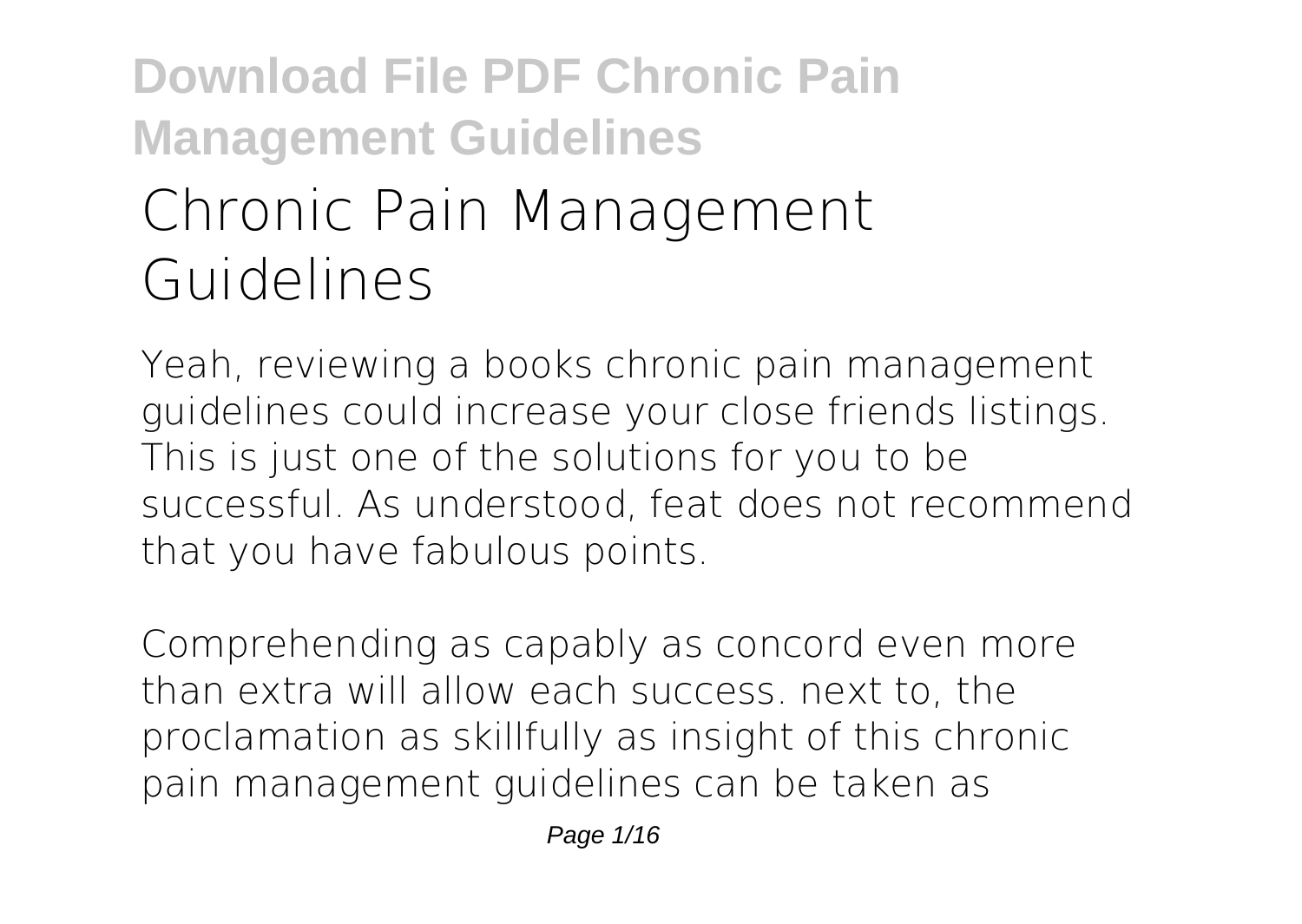**Download File PDF Chronic Pain Management Guidelines** competently as picked to act.

Recommendations to Consider Before Prescribing Opioids for Chronic Pain The Science of Pain Management Breakthrough with Healing Chronic Pain | Howard Schubiner | Talks at Google *CDC Guideline for Prescribing Opioids for Chronic Pain CDC Guidelines on the Treatment of Chronic Pain \"Chronic Pain Update: CDC Guidelines on Treating Chronic Pain\" - Sarah Merritt, MD*

Opioids for Chronic Pain Management

Are Federal Guidelines for Prescribing Opioids Hurting Patients With Chronic Pain?How I manage my chronic pain Opioids are still needed for many chronic pain Page 2/16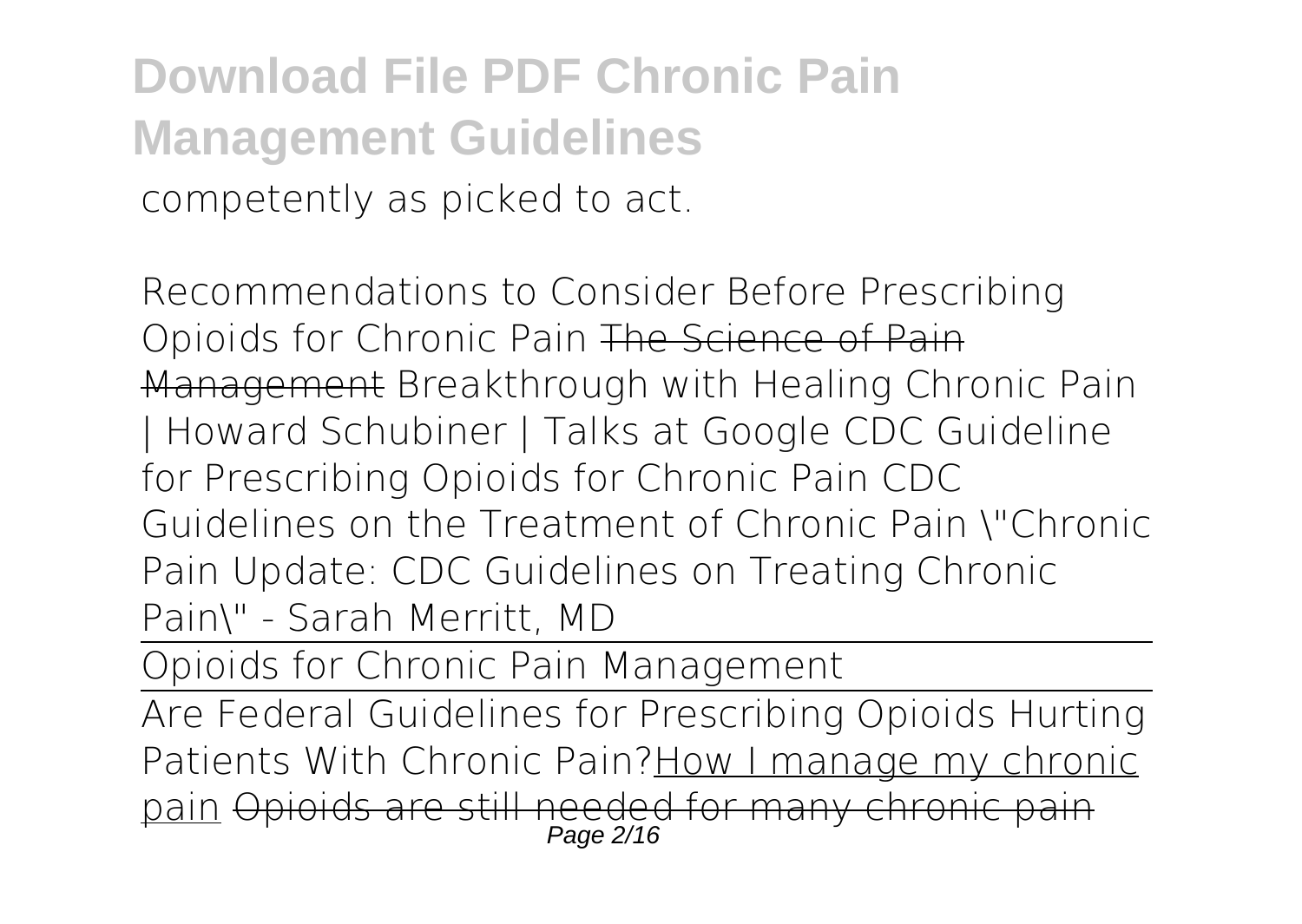patients | USA TODAY **Ancestral Health Principles and Interventional Pain Management, Treating Chronic Pain** *Recovery-Enhancing Chronic Pain Management, Part 1* Jordan Peterson - Advice for People With Chronic Pain Cognitive Behavioral Therapy Exercises (FEEL Better!) *Pain Management: Discontinuing Opioids* Explaining chronic pain: The role that stress plays and the creation of learned nerve pathways *Meet the Doctor Who Refuses to Stop Prescribing Opioids to Pain Patients* Incorporating the New Opioid Prescribing Guidelines Into Practice *Healing Chronic Pain: 20 Minute Guided Meditation Choosing an Opioid for Chronic Pain* Pain Management: Follow up Interview CDC Guideline for Prescribing Opioids for Page 3/16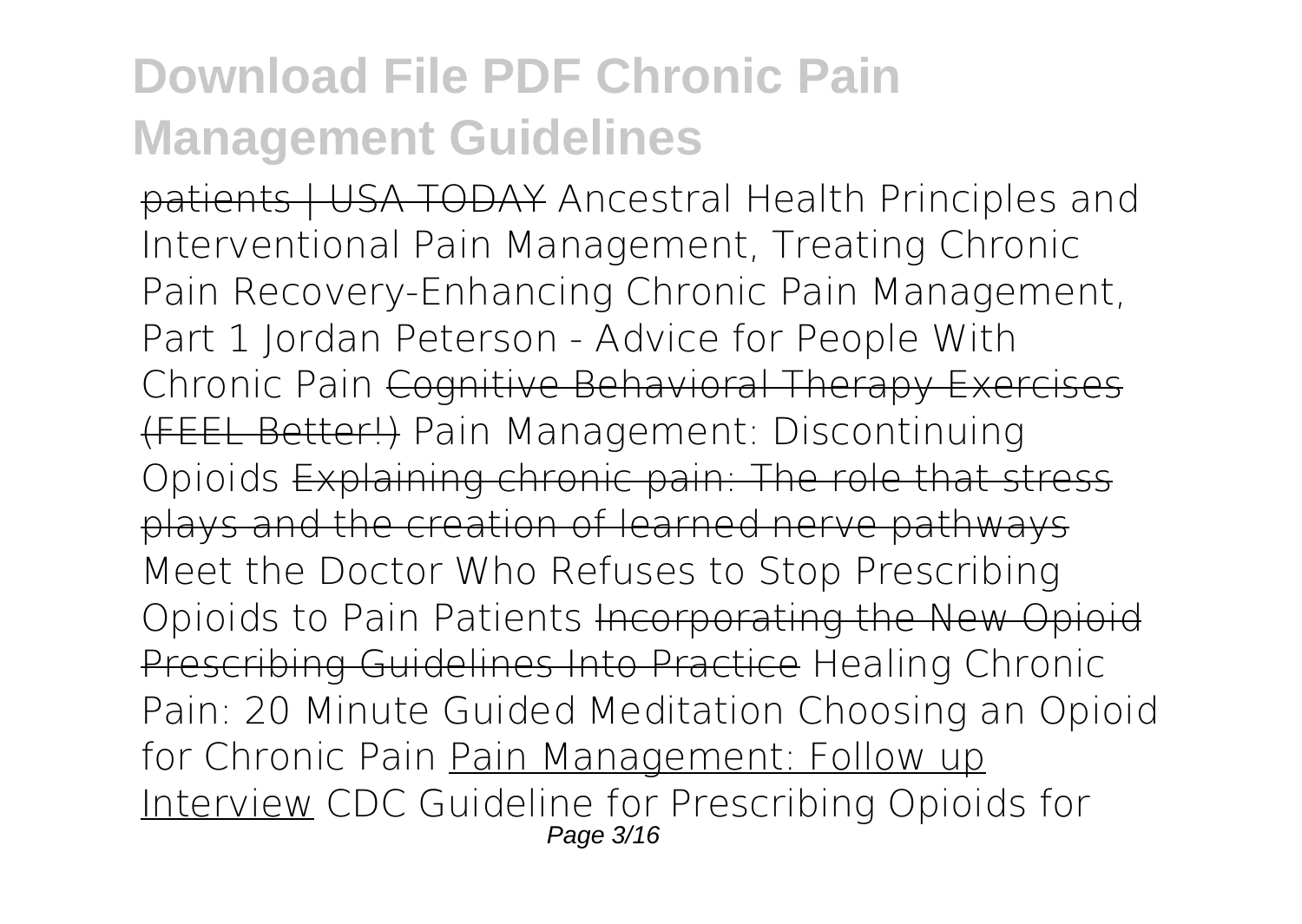Chronic Pain *Management of Chronic Pain: Getting to the Root of Persistent Pain Low Back Pain Guideline: Treatment (Part 4)* Managing Chronic Pain without Narcotics | UCLA Health Chronic Pain Managing Without Opioids Psychological Treatment for Patients with Chronic Pain

What We Lose When We Undertreat Pain | Kate Nicholson | TEDxBoulderBack In Control | Dr. David Hanscom with Barry Kibrick **Chronic Pain Management Guidelines**

13 Pharmacological management of chronic primary pain 14 1.3.8 Consider an antidepressant, either duloxetine, fluoxetine, paroxetine, 15 citalopram, sertraline or amitriptyline, for people aged 16 years  $P$ age  $4/16$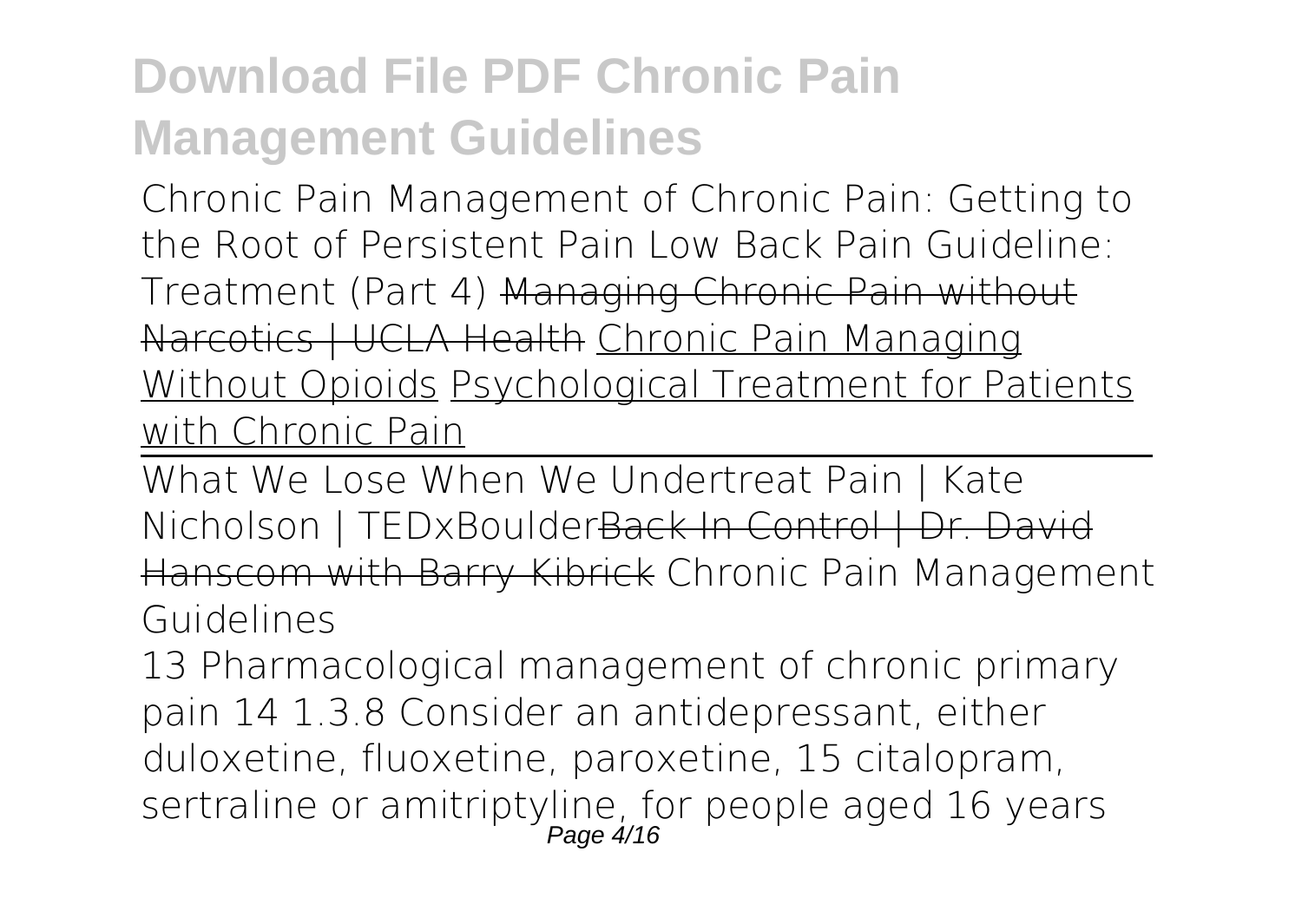**Guideline Chronic pain in over 16s: assessment and management**

This guideline provides recommendations based on current evidence for best practice in the assessment and management, in non-specialist settings, of adults with chronic non-malignant pain, defined for the purposes of this guideline as pain that has been present for more than 12 weeks. Self management, pharmacological, psychological, physical, complementary and dietary therapies are covered.

**Management of chronic pain - SIGN** Page 5/16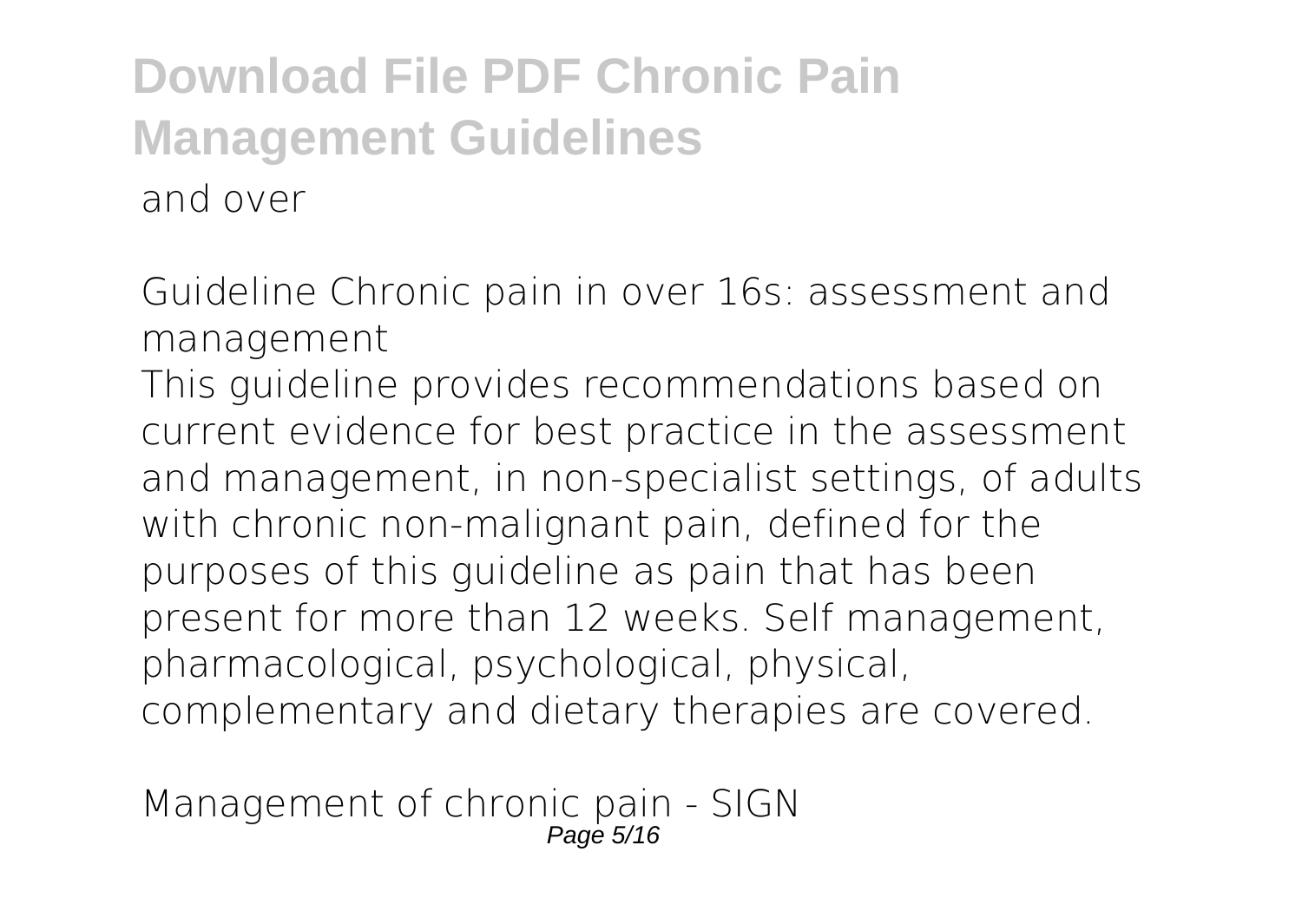pain or long-term pain). The guideline will use the ICD-11 Beta Draft definition. of chronic pain, which is 'pain that persists or recurs for longer than 3 months'. It is intended to be used alongside existing NICE guidance for specific. conditions that cause pain, including headaches, low back pain and sciatica,

**Guideline scope Chronic pain: assessment and management**

Exercise and exercise therapies, regardless of their form, are recommended in the management of chronic pain; strategies to improve adherence (such as supervised exercise sessions) should be implemented. Transcutaneous electrical nerve Page 6/16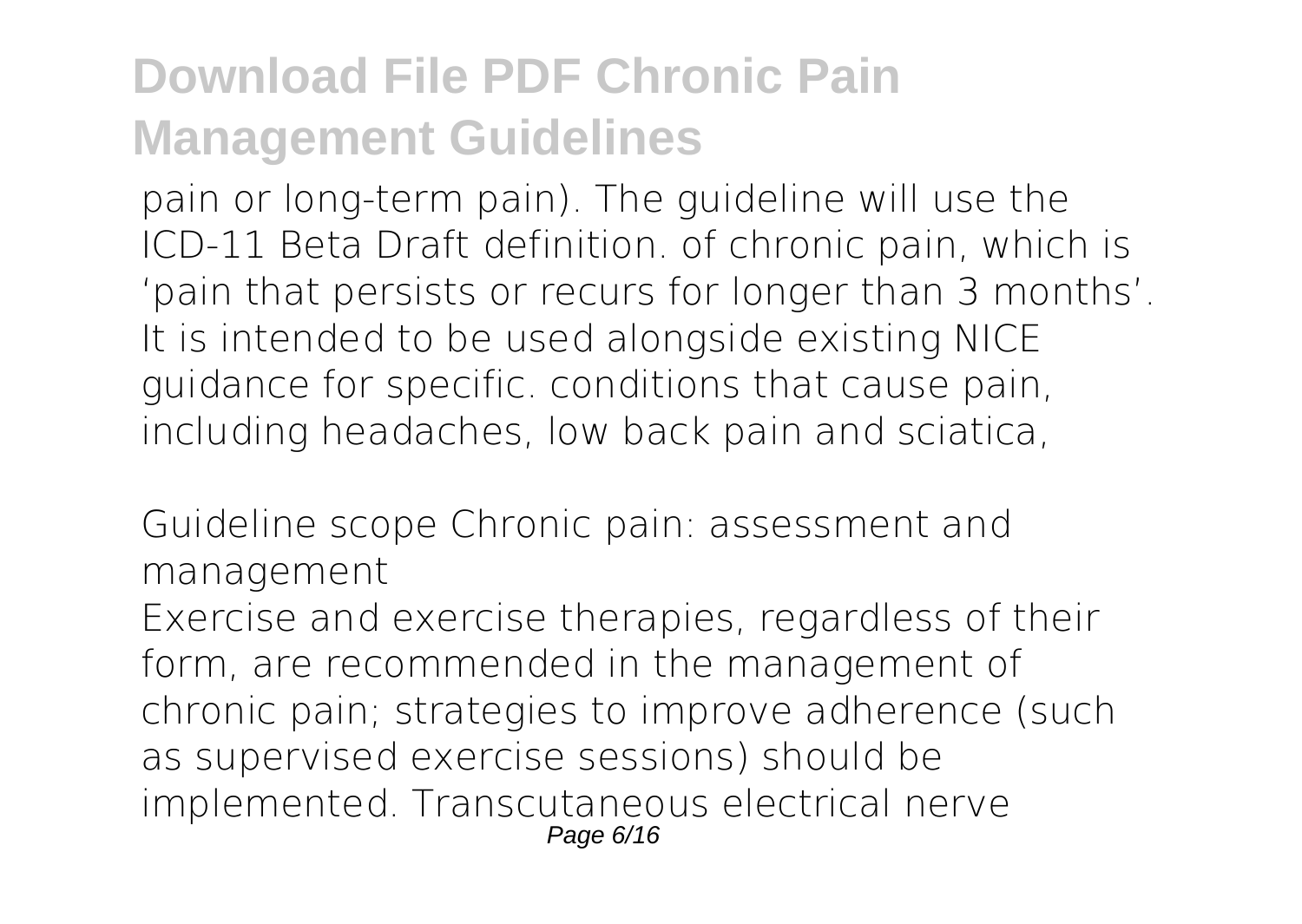stimulation (either high or low frequency) should be considered for the relief of chronic pain.

**Pain, Chronic | Treatment summary | BNF content published ...**

Chronic pain is one of the most common reasons for seeing a primary care physician. Classification of chronic pain may be based on major pain features or by body region: myofascial, musculoskeletal (mechanical), neuropathic, fibromyalgia, and chronic headache syndromes. One in 3 patients over the...

**Chronic pain syndromes - Guidelines | BMJ Best Practice**

Page 7/16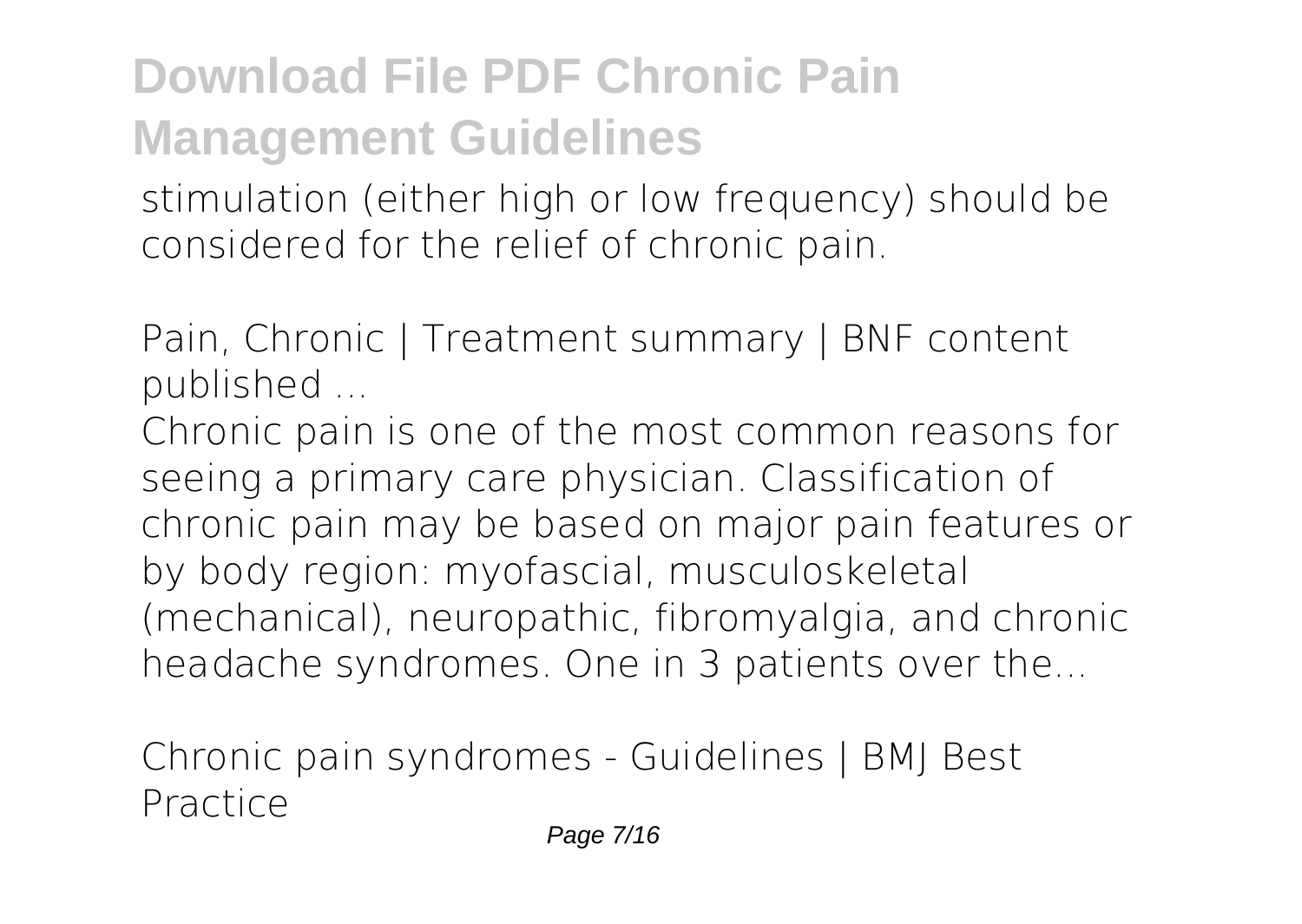In this guideline chronic pain is defined as pain that has been present for more than 12 weeks. The nonspecialist setting is any setting where the training and infrastructure is not specifically designed for treating chronic pain. This might include management in the community, primary care or secondary care. 1.4 REPoRTING IN PAIN TRIAlS

**SIGN 136 T Management of chronic pain** WHO Guideline for the management of chronic pain in children Public hearing: A public hearing in relation to the scope of the guideline for the management of chronic pain in children has been scheduled for 16 January 2020.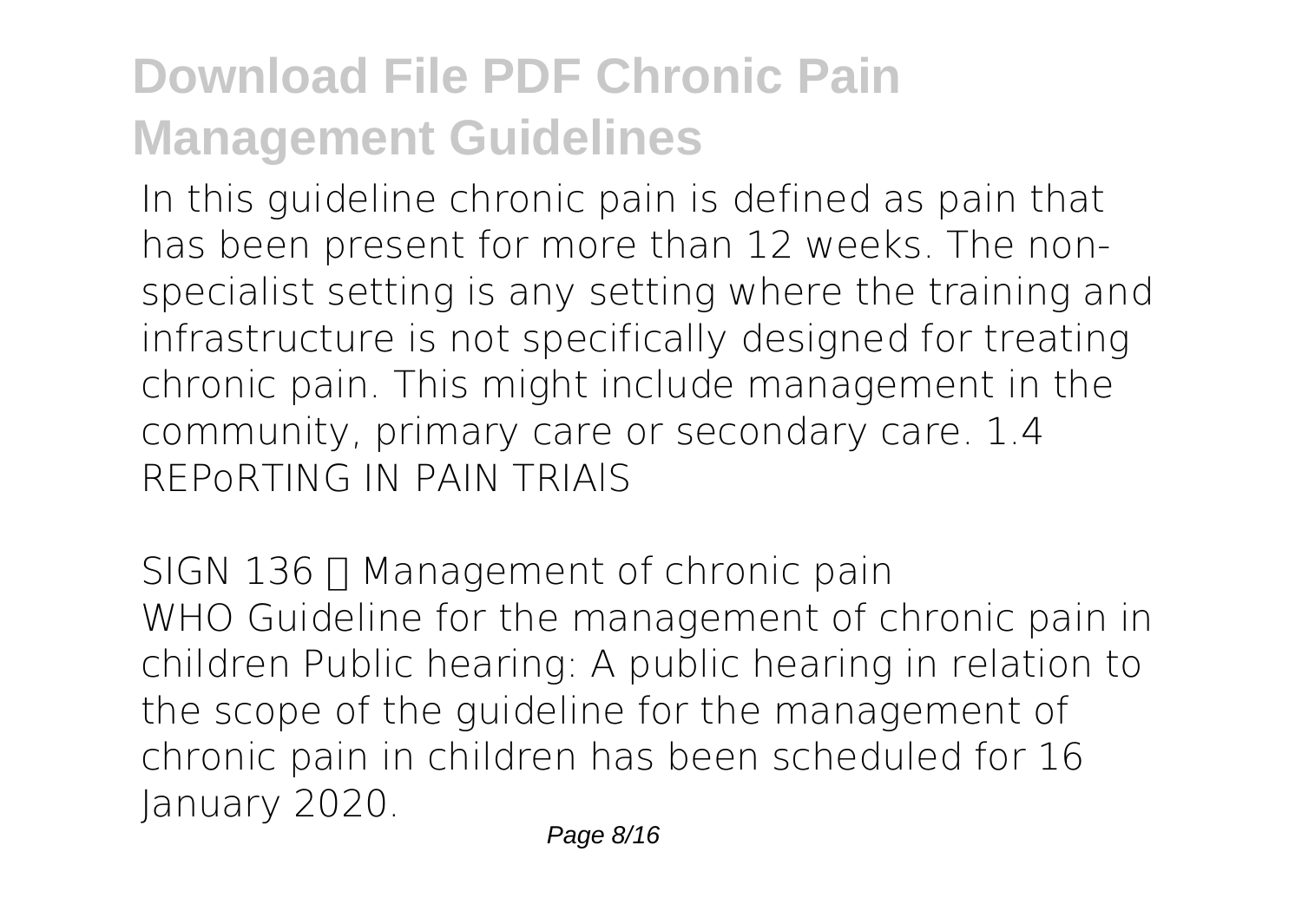**Update: WHO revision of pain management guidelines** Affiliations 1 University of Florida Health Family Medicine - Hampton Oaks, 200 SW 62nd Blvd Suite D, Gainesville, FL 32608, changk@shands.ufl.edu.; 2 Clinical and Translational Research Building Room 3216, 2004 Mowry Road, Gainesville, FL 32610-0404, RFillingim@dental.ufl.edu.; 3 MCW Pain Management Center, 959 N. North Mayfair Road, Milwaukee, WI 53226, rwhurley2010@gmail.com.

**Chronic pain management: nonpharmacological therapies for ...** SIGN chronic pain guideline. Page 9/16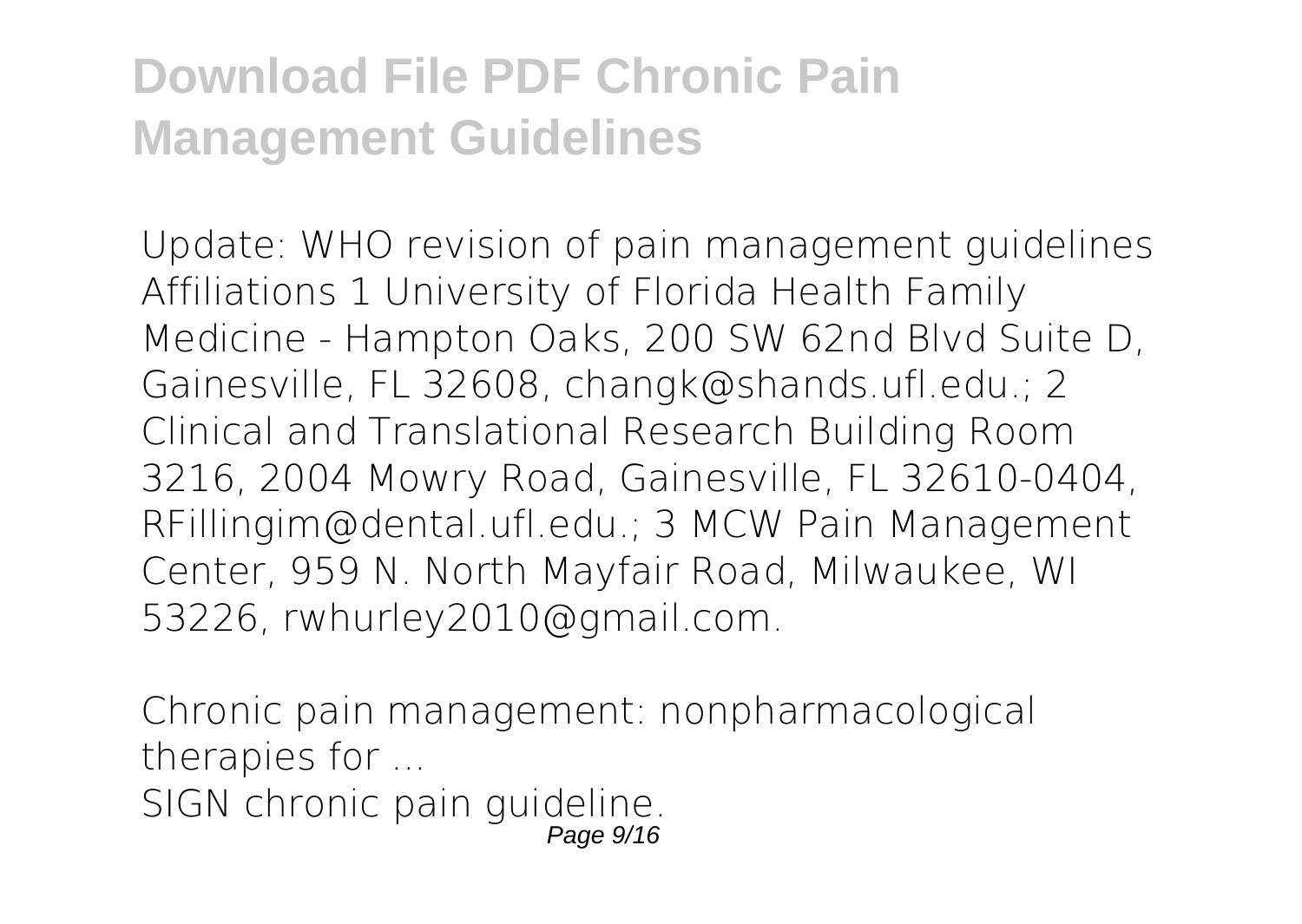2019-10-07T08:16:00+01:00 By SIGN. This easy-toread summary of SIGN's guideline describes pharmacological, psychological, and alternative approaches to the management of chronic pain.

#### **Pain - Guidelines**

Consensus Guidelines on the Use of Intravenous Ketamine Infusions for Chronic Pain Management. June 2018. Recommended Prescriber Practices from the American Society of Regional Anesthesia and Pain Medicine, the American Academy of Pain Medicine, and the American Society of Anesthesiologists.

**Clinical Guidelines, Recommendations, and** Page 10/16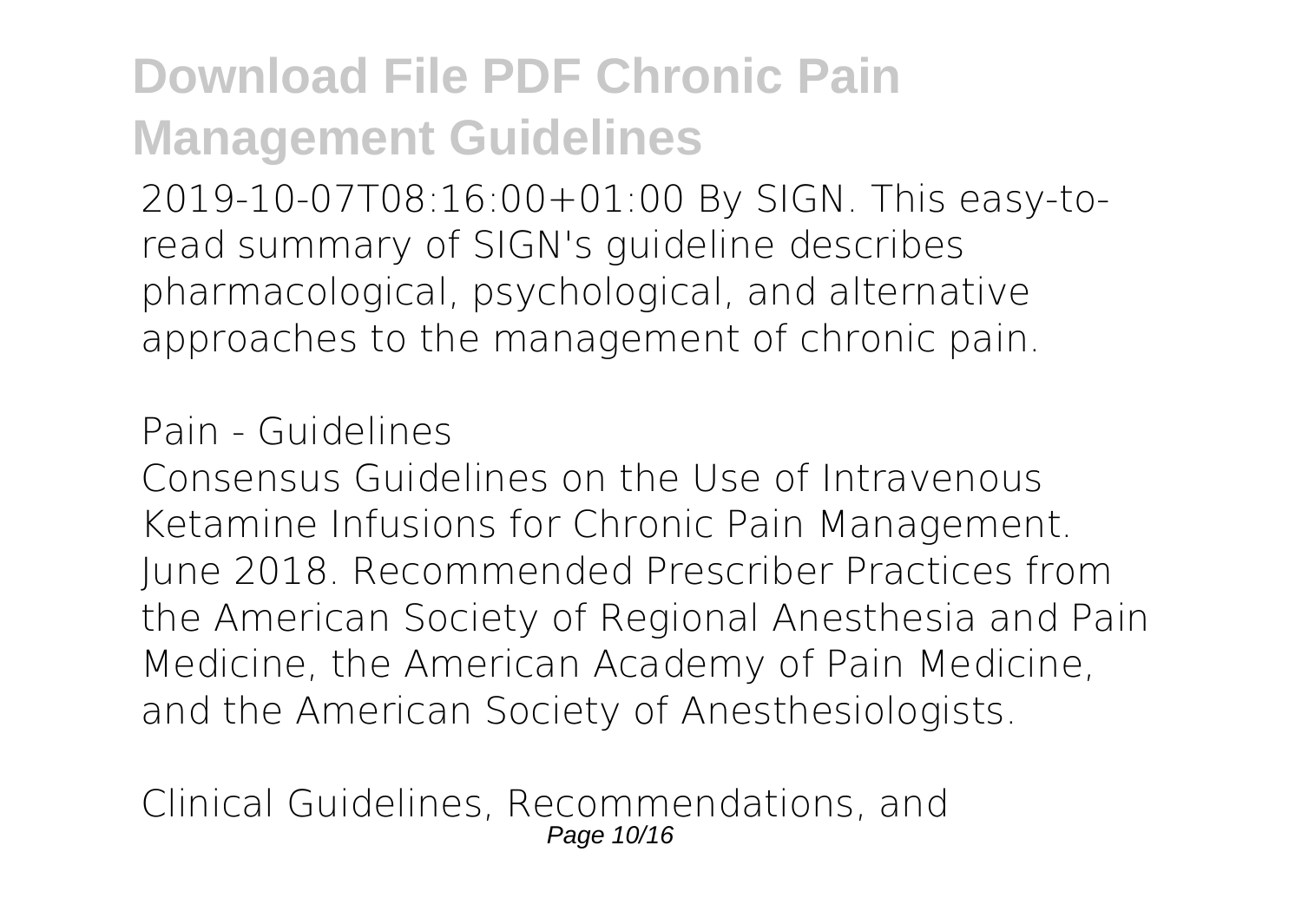**Consensus ...**

When it comes to chronic pain more broadly - defined as pain that "persists or recurs" for more than three months, no matter the cause - NICE advises using these new guidelines alongside existing...

**Chronic pain: Antidepressants not painkillers recommended ...**

(2019) Guideline 136: Management of Chronic Pain - Full guideline. The Scottish Intercollegiate Guidelines Network (SIGN) develops evidence based clinical practice guidelines for the National...

**management of chronic pain | Search results page 1** Page 11/16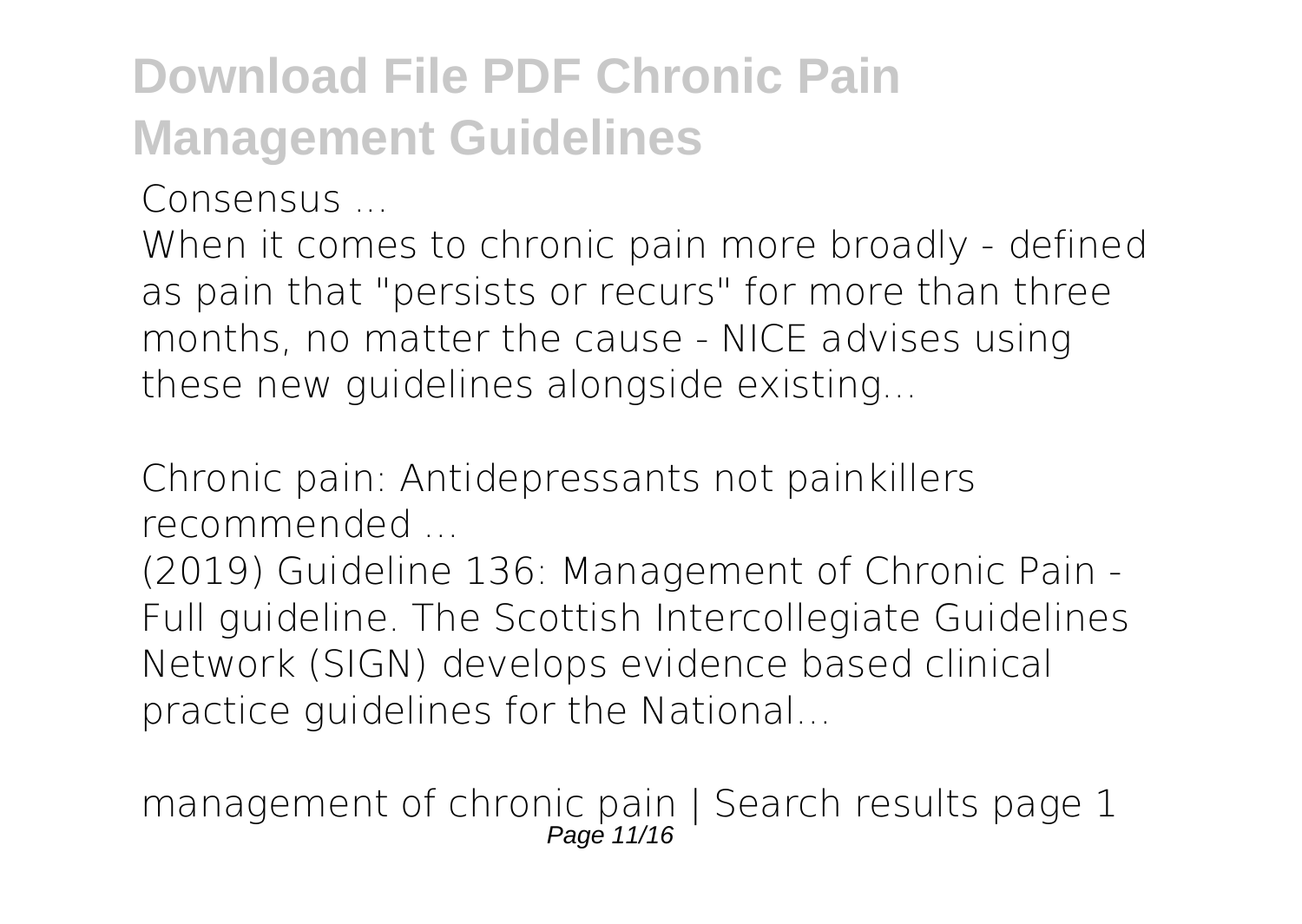**...** Guidelines for treating chronic pain include a physician's duty to not only offer solutions to limit a patient's pain, but to also carefully observe a patient's reaction to opioids. Opioids are commonly prescribed for pain, with an ever-growing increase in the number of prescriptions that are written each year in the United States.

**Chronic Pain Guidelines | Treating Patients with Multiple ...**

Quality of life, pain severity, function, and psychological distress are the most important factors to guide the person's management. People with low Page 12/16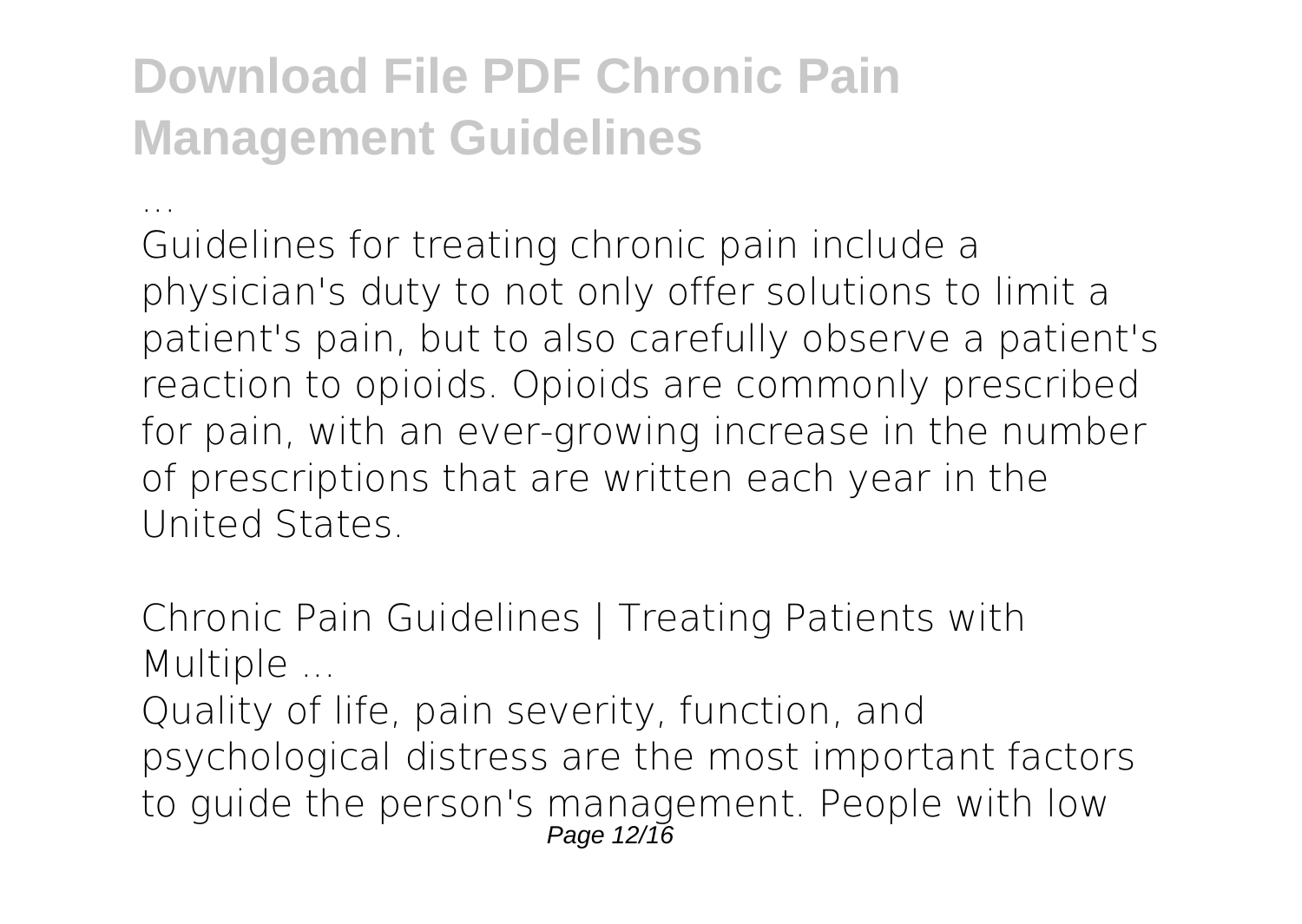back pain who are likely to improve quickly generally need less intensive support, while people at higher risk of a poor outcome may require more complex and intensive support.

**Scenario: Management | Management | Back pain low ...**

These Guidelines focus on the knowledge base, skills, and range of interventions that are the essential elements of effective management of chronic pain and pain-related problems. The Guidelines recognize that the management of chronic pain occurs within the broader context of health care, including psychosocial function and quality of life. Page 13/16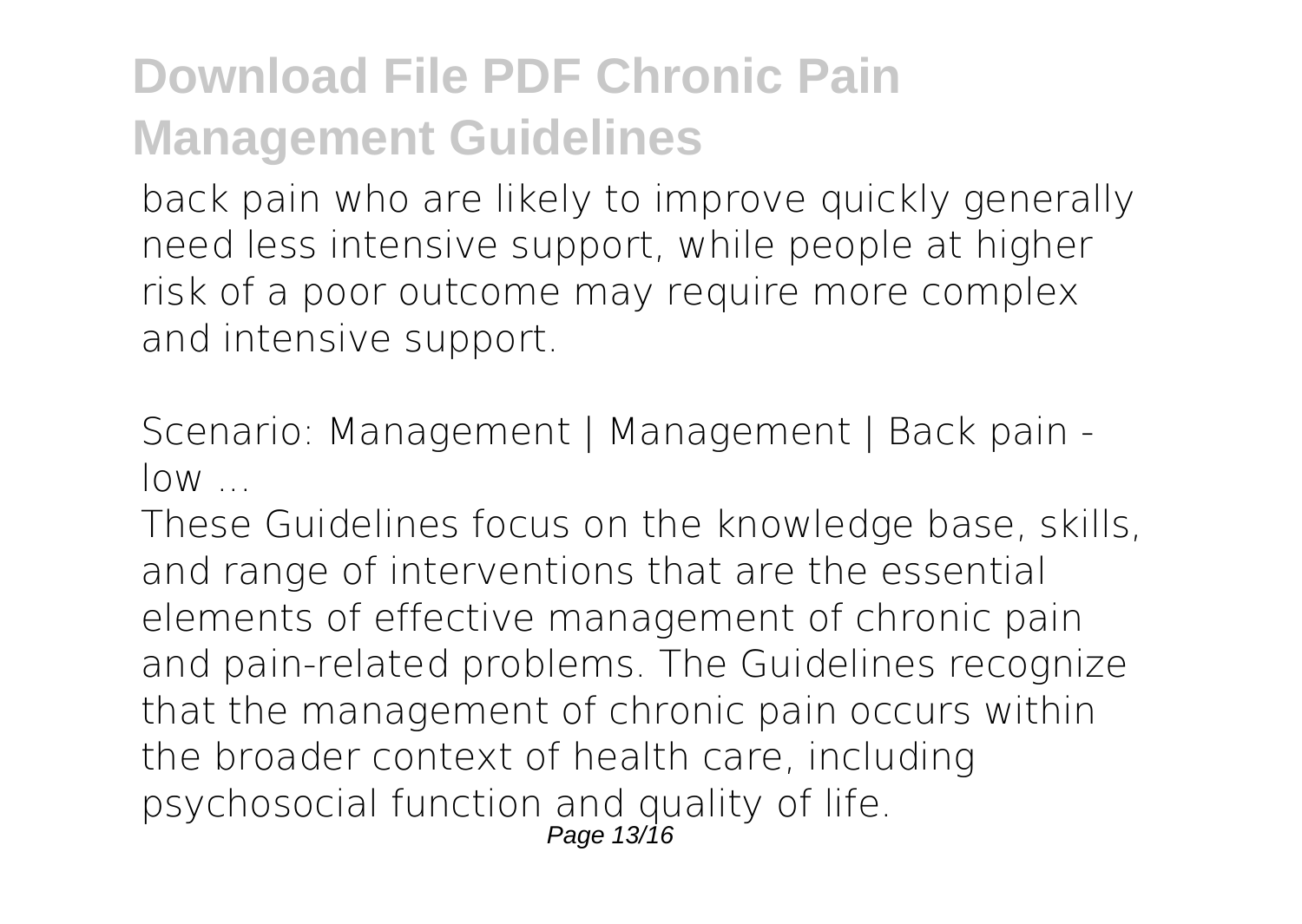**Practice Guidelines for Chronic Pain Management ...** Coexisting severe mental illness and substance misuse: assessment and management in healthcare settings Drug misuse management in over 16s Drug misuse prevention Hepatitis B (chronic) Hepatitis B and C testing Needle and syringe programmes Mental health and wellbeing

**Low back pain and sciatica - NICE Pathways** The Need Improving the way opioids are prescribed through clinical practice guidelines can ensure patients have access to safer, more effective chronic pain treatment while reducing the risk of opioid use Page 14/16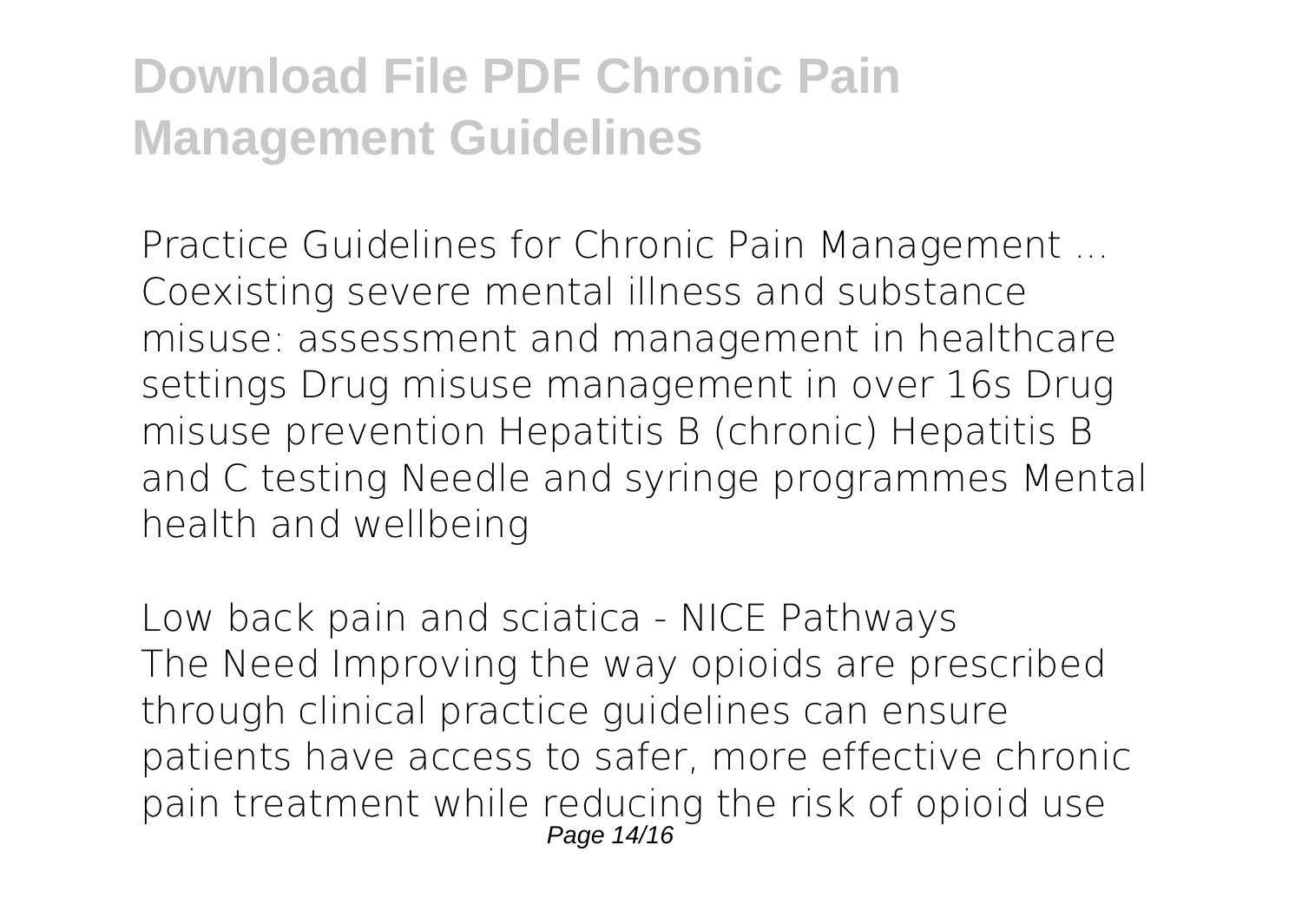disorder, overdose, and death. More than 11.5 million Americans, aged 12 or older, reported misusing prescription opioids in 2016. 1

**CDC Guideline for Prescribing Opioids for Chronic Pain ...**

A holistic and rehabilitative pain management programme should aim to improve function in the face of ongoing pain symptoms and to minimise disability.

Copyright code :